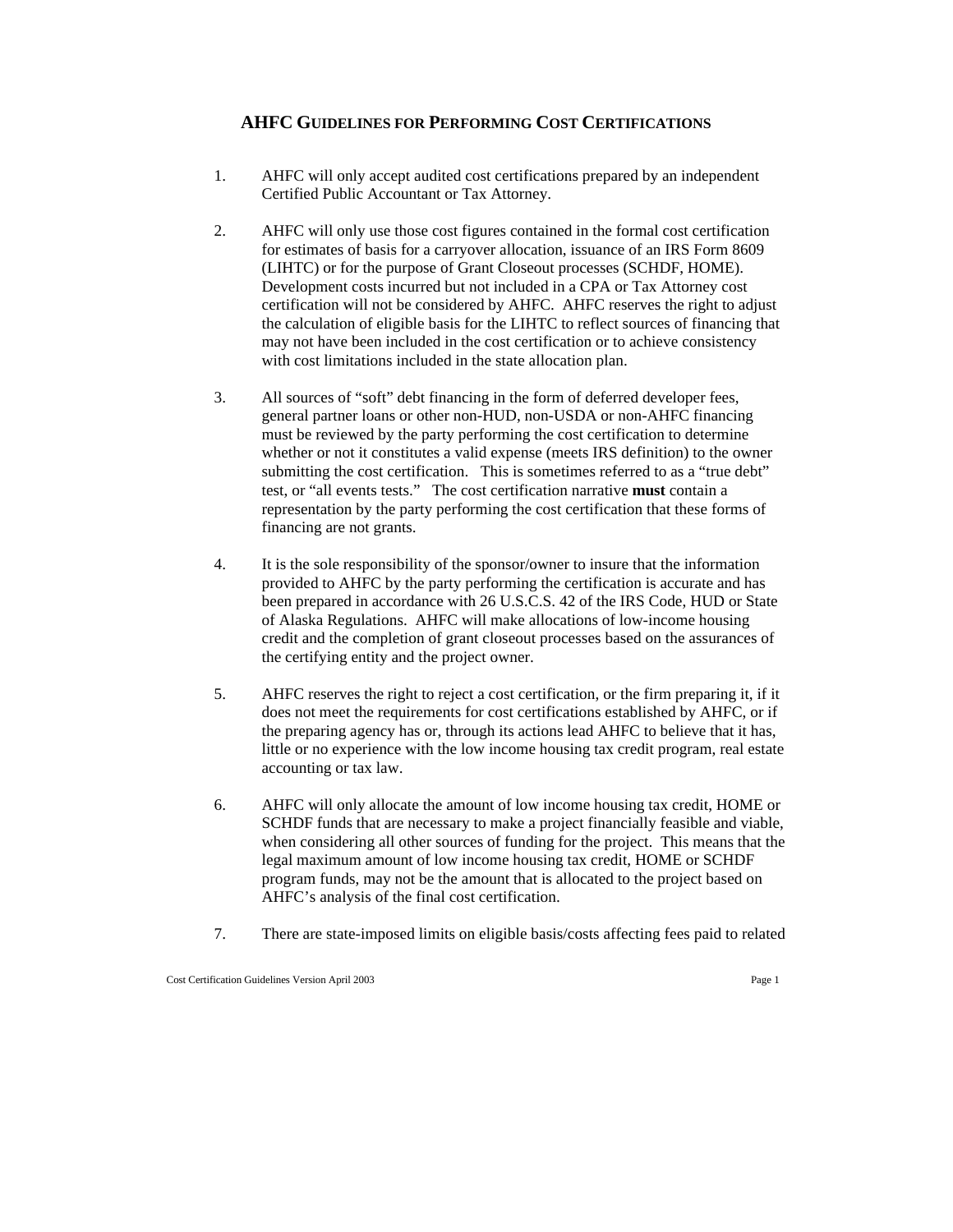parties. Any fee paid to a related party must be reduced from the total development cost before the maximum allowable fee is calculated and included in eligible basis or total development costs. See the allocation plan for the GOAL Program for more detail on fee limitations. Any fee that is paid for activities that would normally be the responsibility of the developer, must be included in the developer fee and is subject to the overall developer fee limit. For example, a developer/sponsor hires an entity to negotiate the land purchase, negotiate the purchase of tax credits, etc.

8. In light of the recent IRS Technical Assistance Memorandum, Private Rulings (TAM), all cost certifications provided to AHFC for the purposes of the Lowincome Housing Tax Credit program must contain the following statement signed by the preparer:

> [Preparer's name] acknowledges that [they/he/she] has read IRS Technical Assistance Memorandum, Private Rulings 200043015, 200043017, 200044004, and 200044005, understands the implications of these rulings, has discussed their potential impact on the eligible basis of [project name] with [owner's name], and has prepared this cost certifications in consideration of this discussion.

9. For LIHTC projects there is little detail on what constitutes eligible basis. Here is a partial list of items that are generally excluded from calculating eligible basis: land and costs associated to the improvement of land, costs associated with obtaining permanent financing, costs related to the syndication or sale of the tax credits or organization of the partnership, federal grants, below market federal funding and historic tax credits. IT IS THE RESPONSIBILITY OF YOUR TAX PROFESSIONAL TO RENDER AN OPINION ON WHAT CONSTITUTES ELIGIBLE BASIS. Particular attention should be paid to developer fees, deferred development fee loans, land preparation costs, construction financing costs, and impact fees. These items were specifically discussed in the TAMs mentioned in paragraph number eight.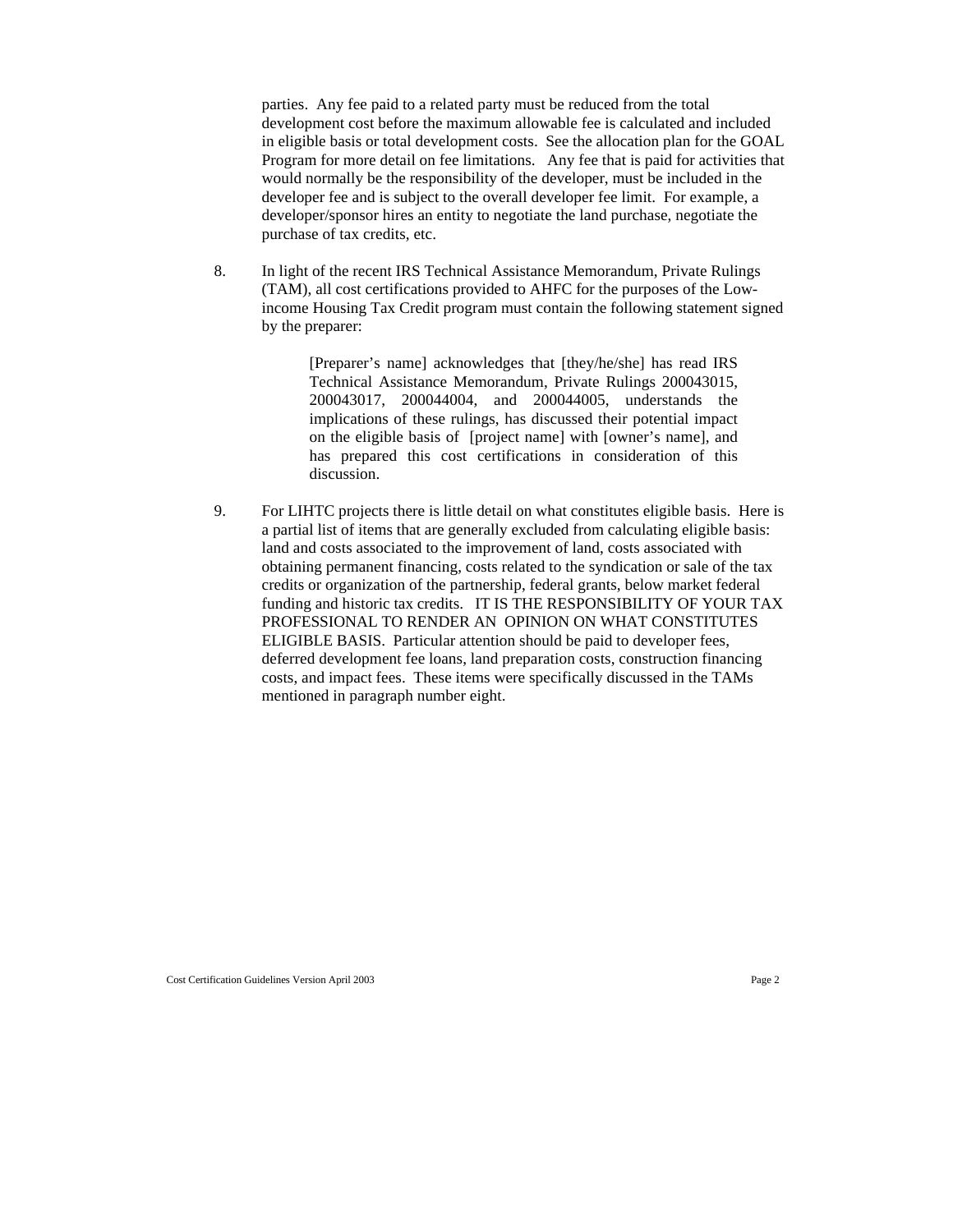# **REQUIRED COST CERTIFICATION FORMAT**

### **Section One**:

- 1. Name of project owner, owner address and owner EIN#.
- 2. The project name, project address and BINs (for LIHTC) of each building(s).
- 3. Limitations of the procedures used by the CPA or Tax Attorney to review invoices, expenses incurred, etc.
- 4. Summary of the procedures performed, documentation reviewed and findings made.
- 5. Statement on understanding of IRS Technical Assistance Memorandums (see attached example).
- 6. Preparer's signature, address, contact name, fax and phone number and E-Mail address.

## **Section Two**:

Detailed project cost summary using the attached Project Development Cost Summary form. The total development cost summary **MUST** disclose:

- 1. All project development costs, by category.
- 2. Contractor Profit and Overhead if you bid a fixed price construction contract you must obtain a certification from the contractor as to the profit and overhead. There is a maximum limit of 10% of the Construction or Rehabilitation cost.
- 3. General Requirements/Conditions There is a maximum limit of 10% of the Construction or Rehabilitation cost.
- 4. Developer Profit and Overhead Profit and Overhead may not exceed 15% of the Total Development Cost for new construction projects or 15% of the rehabilitation costs for acquisition/rehabilitation.
- 5. Consultant costs if you employ consultants for any activity associated with the development project the payments must be listed separately and the consultants must be identified. All identity of interests must be disclosed. Any consultant costs that cover activities normally performed by the developer must be included in the 15% maximum development fee, except for services related to the syndication of the tax credit which should be consider a syndication expense.
- 6. Any development expenses paid to any member of the development team or a related party ("identity of interest") must be subtracted from the total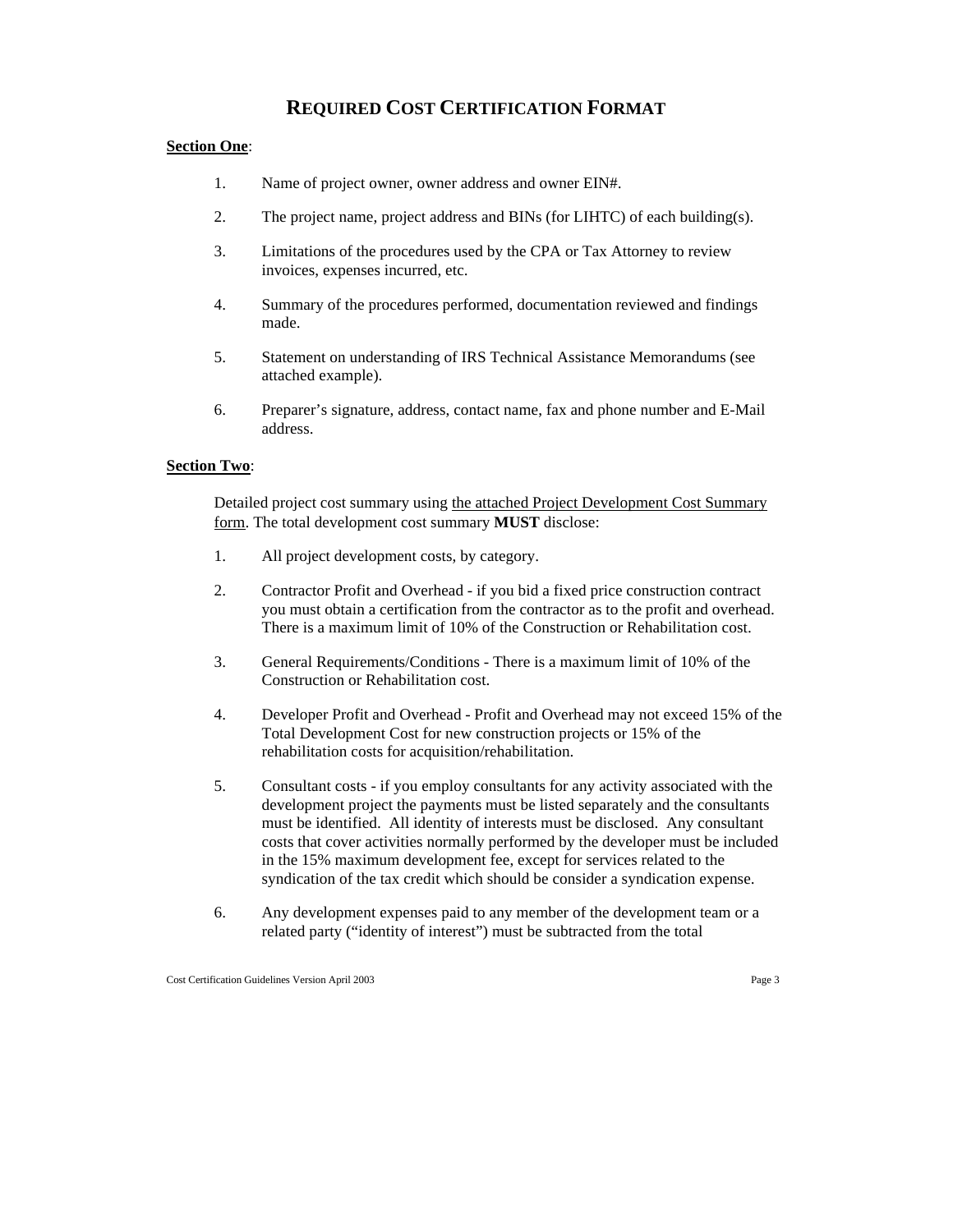development cost before estimating the 15% maximum for developer fee and overhead.

#### **Additional Requirements for Low Income Housing Tax Credit Projects**:

- 1. The estimate of eligible basis on a building by building basis. If the project is an acquisition and rehabilitation, the cost certification must list the eligible basis for the acquisition portion separately from the rehabilitation portion, for every building. If a carryover allocation is being requested, an estimate of "reasonably expected basis", as defined in 26 U.S.C. Section 42, on a building by building basis is also required (See attached form)
- 2. Identification of any "tainted" loan or grant funds that must be removed from eligible basis, i.e. federal grants or below market federal loans.
- 3. The applicable fraction for the entire project, defined as the lessor of the percentage of residential rental units that are set-aside for families at or below 60% of the area median income, adjusted for family size or the ratio of the gross square footage of the set-aside units to the gross residential rental unit square footage in the property.
- 4. Identification of any "identity of interest payments." Any amount contained in the attached Project Development Cost Summary Form that was paid to a member of the development team, outside of the developer fee.

### **Additional Requirements for HOME or SCHDF Projects**:

- 1. The disposition of all HOME and SCHDF funds provided, including the budget items and dollar amounts spent on those budget items. You must use the Project Development Cost Summary (attached) for this purpose.
- 2. A statement of all interest earned on grant funds advanced under this Agreement.

#### **Section Three**:

A schedule which identifies:

- 1. A listing of all of the sources of funding planned or obtained for the project, including cash, donated materials or labor, deferred loans, permanent or secondary financing, etc. For the Final Cost Certification, a representation by the CPA or Tax Attorney that all forms of debt meet the IRS definition of a true debt instrument (are not grants) and have been included or excluded from eligible basis, is also required.
- 2. The amount of equity estimated to be received or obtained from the limited partner as a result of the sale of low-income housing tax credits (if any).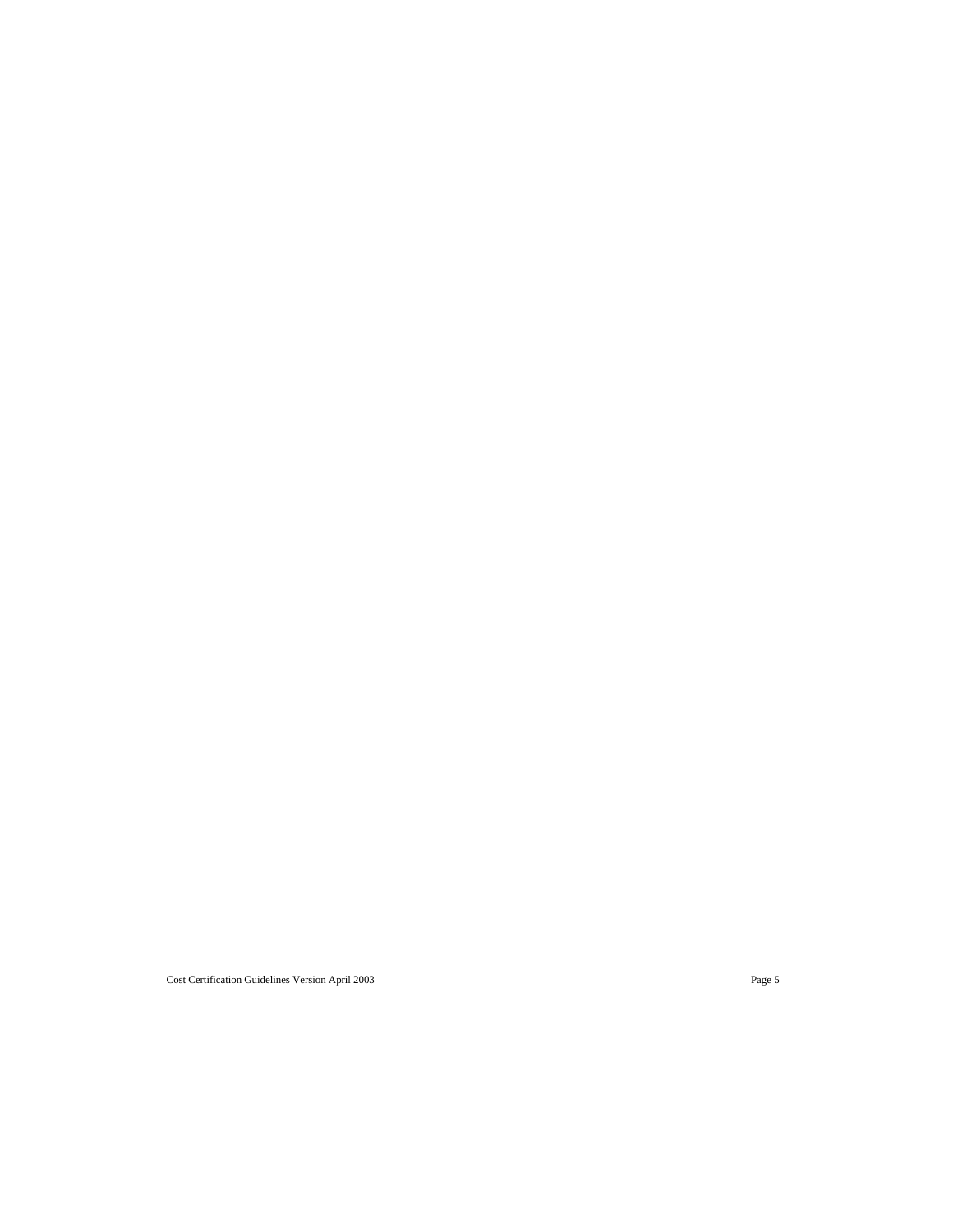# **MODEL LETTER FOR FINAL COST CERTIFICATION**

HOME, SCHDF and SNHG Programs

#### Independent Auditors' Report

| Owner's Name:           |  |
|-------------------------|--|
| <b>Owner's Address:</b> |  |
| Owner's EIN#:           |  |
|                         |  |
| Project Name:           |  |
| Project Address:        |  |
| Grant Number:           |  |

We have audited the costs included in the accompanying Alaska Housing Finance Corporation (AHFC) Project Development Cost Summary Form (the "Final Cost Certification") of XXXX (the "Owner") for XXXX ("the Project") as of \_\_\_\_\_\_\_, \_\_\_\_. The Final Cost Certification is the responsibility of the Owner and the Owner's management. Our responsibility is to express an opinion on the Final Cost Certification based on our audit.

We conducted our audit in accordance with generally accepted auditing standards. Those standards require that we plan and perform the audit to obtain reasonable assurance about whether the Final Cost Certification is free of material misstatement. An audit includes examining, on a test basis, evidence supporting the amounts and disclosures in the Final Cost Certification. An audit also includes assessing the accounting principles used and significant estimates made by management, as well as evaluating the overall Final Cost Certification presentation. We believe that our audit provides a reasonable basis for our opinion.

The accompanying Final Cost Certification was prepared in conformity with the accounting practices prescribed by the Internal Revenue Service, under the accrual method of accounting, and in conformity with the format and rules set by Alaska Housing Finance Corporation (AHFC), which is a comprehensive basis of accounting other than generally accepted accounting principles.

In our opinion the Final Cost Certification presents fairly, in all material respects, the actual costs of \$XXXX of the Owner for the Project as of XXXX XX, 20XX, on the basis of accounting described above.

This report is intended solely for the information and use of the Owner and the Owner's management and for filing with AHFC and should not be used for any other purpose. We have no financial interest in the Project other than in the practice of our profession.

[signature of preparer]

[Contact Name for Preparer] [Address of preparer] [Phone number of Preparer] [Fax number of Preparer] [e-mail for contact name]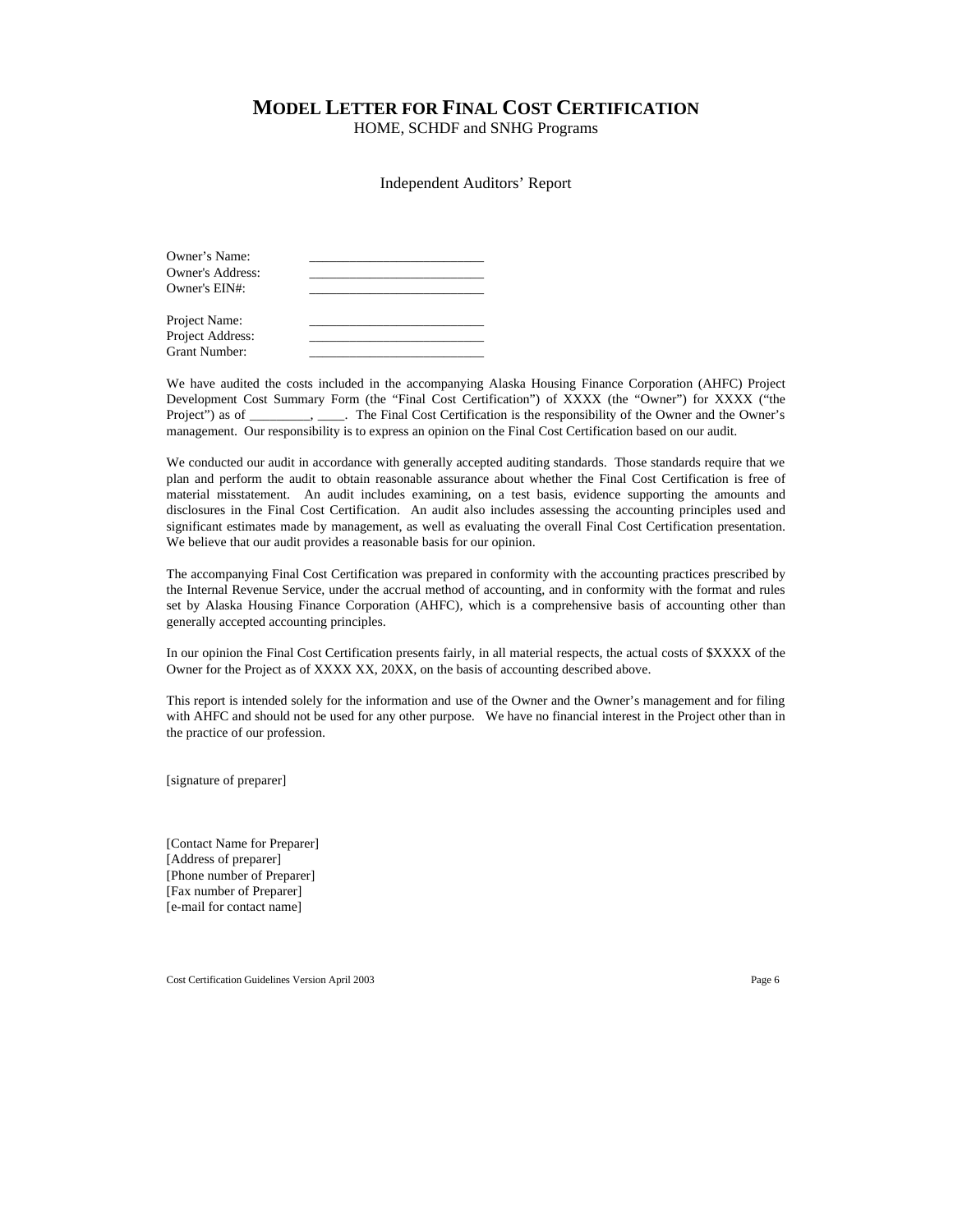# **MODEL LETTER FOR FINAL COST CERTIFICATION**

Low-Income Housing Tax Credit Program

Independent Auditors' Report

| Owner's Name:<br>Owner's Address:<br>Owner's EIN#: |  |
|----------------------------------------------------|--|
| Project Name:                                      |  |

Project Address:

Building Identification Number (s):

We have audited the costs included in the accompanying Tax Credit Allocation Agency ("TCAA") Final Cost Certification (the "Final Cost Certification") of XXXX (the "Owner") for XXXX ("the Project") as of \_

\_\_\_\_. The Final Cost Certification is the responsibility of the Owner and the Owner's management. Our responsibility is to express an opinion on the Final Cost Certification based on our audit.

We conducted our audit in accordance with generally accepted auditing standards. Those standards require that we plan and perform the audit to obtain reasonable assurance about whether the Final Cost Certification is free of material misstatement. An audit includes examining, on a test basis, evidence supporting the amounts and disclosures in the Final Cost Certification. An audit also includes assessing the accounting principles used and significant estimates made by management, as well as evaluating the overall Final Cost Certification presentation. We believe that our audit provides a reasonable basis for our opinion.

The accompanying Final Cost Certification was prepared in conformity with the accounting practices prescribed by the Internal Revenue Service, under the accrual method of accounting, and in conformity with the format and qualified allocation plan rules set by Alaska Housing Finance Corporation (AHFC), which is a comprehensive basis of accounting other than generally accepted accounting principles.

In our opinion the Final Cost Certification presents fairly, in all material respects, the actual costs of \$XXXX and eligible basis of \$XXXX of the Owner for the Project as of XXXX XX, 20XX, on the basis of accounting described above. In our opinion the eligible basis of this Project includes all debt instruments, used as part of the financing of the Project, that met the "all events" test of the IRS and as such may be included in eligible basis.

This report is intended solely for the information and use of the Owner and the Owner's management and for filing with TCAA and should not be used for any other purpose. [Preparer's name] acknowledges that [they/he/she] has read IRS Technical Assistance Memorandum, Private Rulings 200043015, 200043017, 200044004, and 200044005, understands the implications of these rulings, has discussed their potential impact on the eligible basis of [project name] with [owner's name], and has prepared this cost certifications in consideration of this discussion.

We have no financial interest in the Project other than in the practice of our profession.

[signature of preparer]

[Contact Name for Preparer] [Address of preparer] [Phone number of Preparer]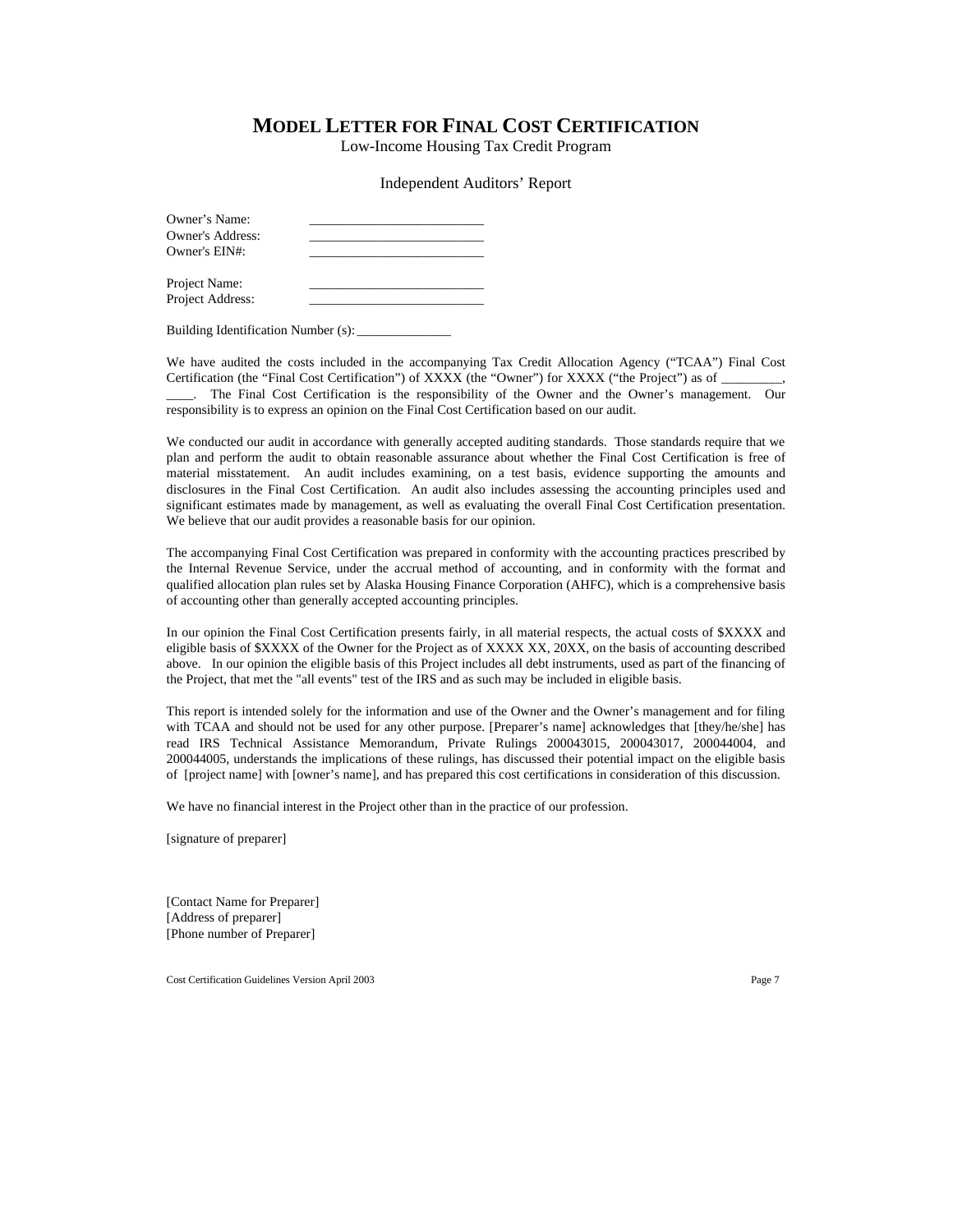[Fax number of Preparer] [e-mail for contact name]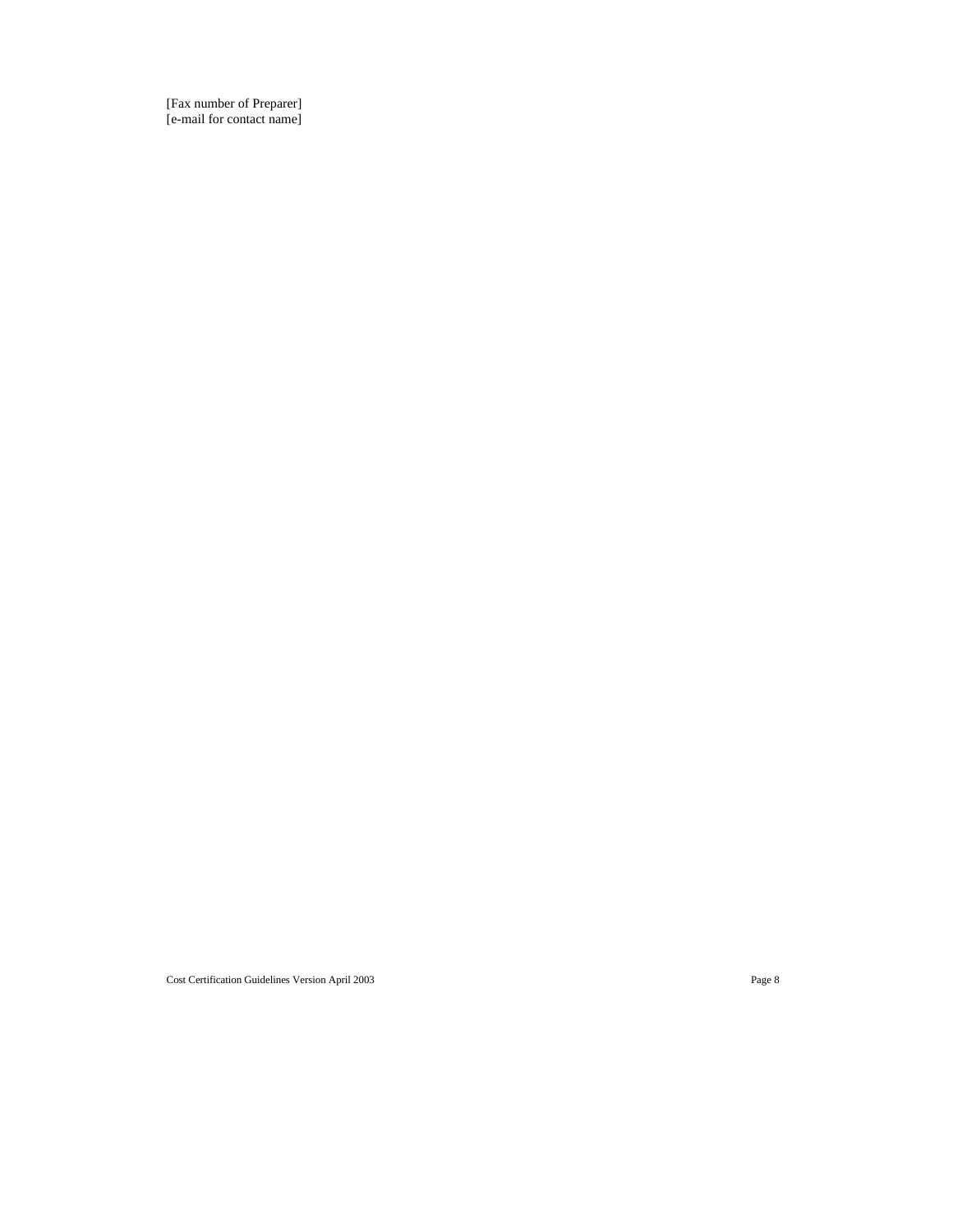# **MODEL LETTER FOR TEN PERCENT DETERMINATION LETTER**

Low-Income Housing Tax Credit Program

Independent Auditors' Report

Date: 2003

To: Alaska Housing Finance Corporation P.O. Box 101020 Anchorage, Alaska 99510

Attn: Low Income Housing Tax Credit Program

and

Owner's Name: Owner's Address: Owner's EIN#:

RE: Project Name: Project Address: BIN#s:

We have audited the accompanying Certification of Costs Incurred ("Exhibit XXX") of the Owner for XXXX (the "Project") as of XXXX, XX, 2000. Exhibit XXX is the responsibility of the Owner and the Owner's management. Our responsibility is to express an opinion on Exhibit XXX based on our audit.

We conducted our audit in accordance with generally accepted auditing standards. Those standards require that we plan and perform the audit to obtain reasonable assurance about whether Exhibit XXX is free of material misstatement. An audit includes examining, on a test basis, evidence supporting the amounts and disclosures in Exhibit XXX. An audit also includes assessing the accounting principles used and significant estimates made by management, as well as evaluating the overall presentation of Exhibit XXX. We believe that our audit provides a reasonable basis for our opinion.

The accompanying Exhibit XXX was prepared in conformity with the accounting practices prescribed by the Internal Revenue Service under the accrual method of accounting and by the Alaska Housing Finance Corporation ("AHFC"), which is a comprehensive basis of accounting other than generally accepted accounting principles.

In our opinion, Exhibit XXX referred to above presents fairly, in all material respects, costs incurred for the Project as of . 2003, on the basis of accounting described above.

In addition to auditing Exhibit XXX, we have, at your request, performed certain agreed-upon procedures, as enumerated below, with respect to the Project. These procedures, which were agreed to by the Owner and AHFC, were performed to assist you in determining whether the Project has met the 10% test in accordance with Internal Revenue Code Section 42(h)(1)(E) and Treasury Regulation Section 1.42-6. These agreed-upon procedures were performed in accordance with standards established by the American Institute of Certified Public Accountants. The sufficiency of these procedures is solely the responsibility of the specified users of the report. Consequently, we make no representations regarding the sufficiency of the procedures below either for the purpose for which this report has been requested or for any other purpose.

We performed the following procedures: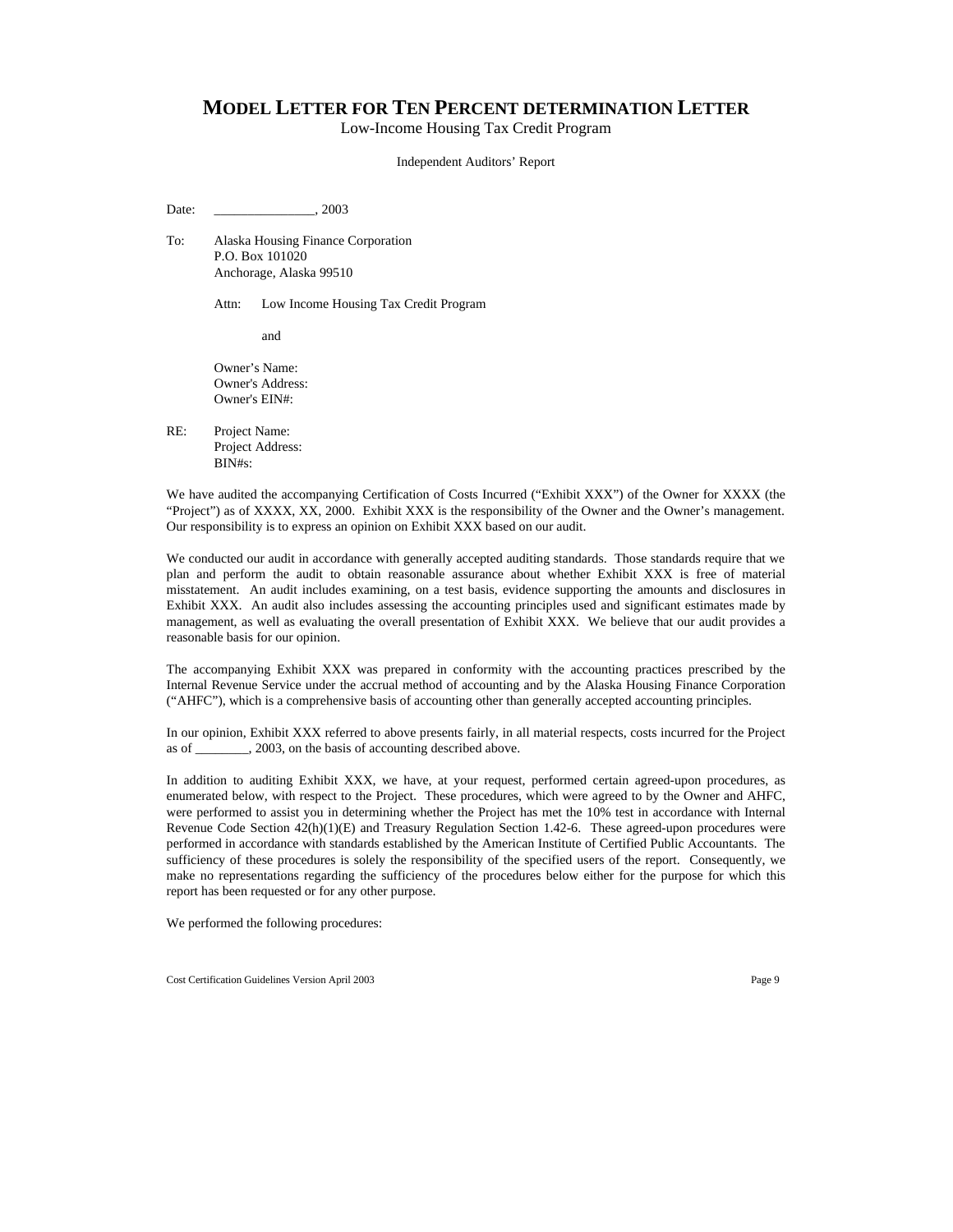- We calculated, based on estimates of total development costs provided by the Owner, the Project's total reasonably expected basis, as defined in Treasury Regulation Section 1.42-6, to be \$XXXX as of XXXX XX, 2000.
- We calculated the reasonably expected basis incurred by the Owner as of XXXX XX, 2003 to be \$XXXX.
- We calculated the percentage of the development fee incurred by the Owner as of XXXX to be XX% of the total development fee.
- We compared the reasonably expected basis incurred as of XXXX XX, 2000 to the total reasonably expected basis of the Project, and calculated that XX% had been incurred as of XXXX XX, 2000
- We determined that the Owner uses the accrual method of accounting, and has not included any construction costs in carryover allocation basis that have not been properly accrued.
- Based on the amount of total reasonably expected basis listed above, for the Owner to meet the 10% test in accordance with Internal Revenue Code Section  $42(h)(1)(E)$  and Treasury Regulation Section 1.42-6, we calculated that the Project needed to incur at least \$XXXX of costs prior to December 31, 2003. As of XXXX XX, 2000, costs of at least \$XXXXX had been incurred, which is approximately XX.XX% of the total reasonably expected basis of the Project.

We were not engaged to, and did not, perform an audit of the Owner's financial statements or of the Project's total reasonably expected basis. Accordingly, we do not express such an opinion. Had we performed additional procedures, other matters might have come to our attention that would have been reported to you.

This report is intended solely for the information and use of the Owner and the Owner's management and for filing with AHFC and should not be used by those who have not agreed to the procedures and taken responsibility for the sufficiency of the procedures for their purposes.

[signature of preparer]

[Contact Name for Preparer] [Address of preparer] [Phone number of Preparer] [Fax number of Preparer] [e-mail for contact name]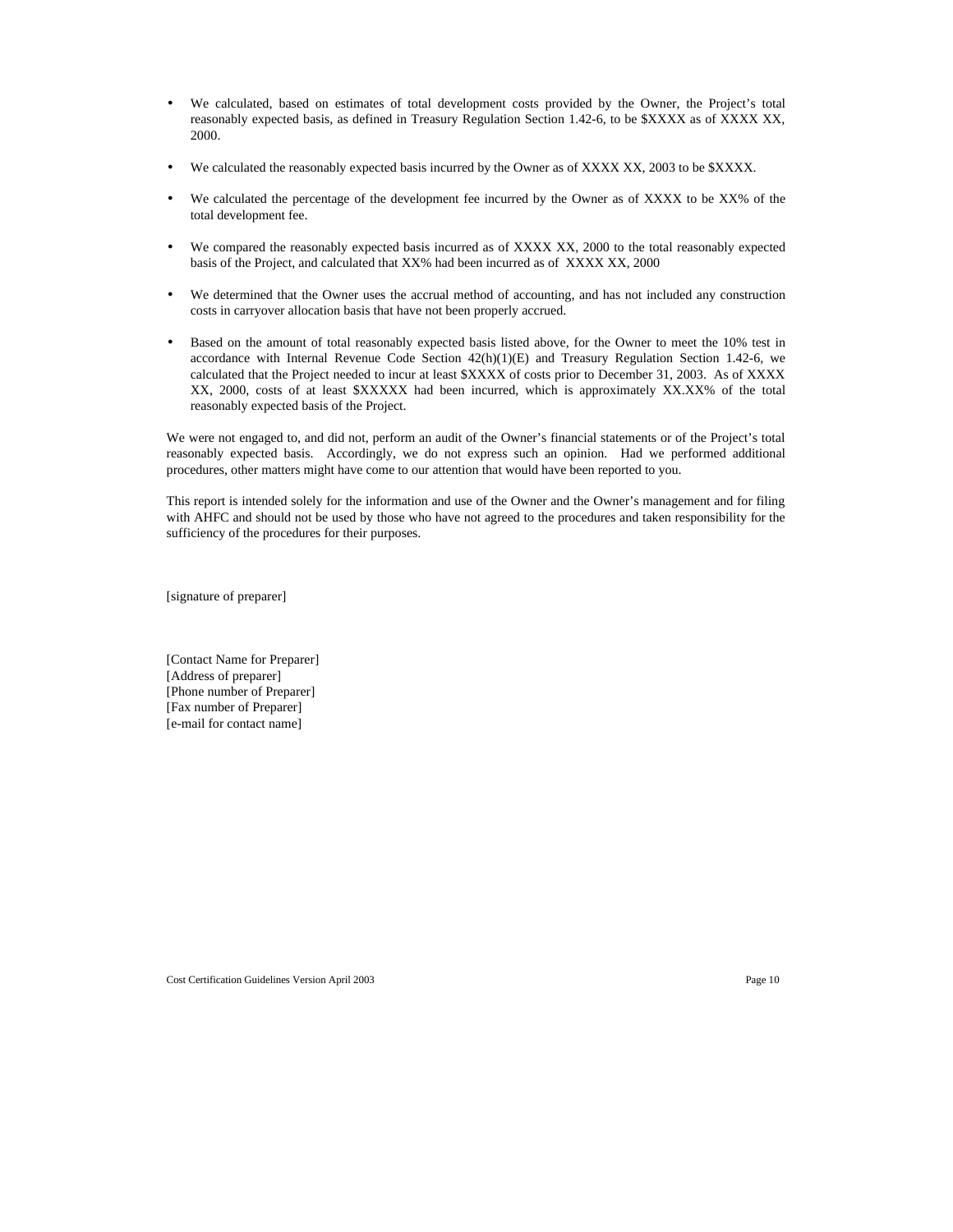| PROJECT DEVELOPMENT COST DATA                                              |                                                              |                                                           |                                                                           |                                                 |                                                  |  |  |  |
|----------------------------------------------------------------------------|--------------------------------------------------------------|-----------------------------------------------------------|---------------------------------------------------------------------------|-------------------------------------------------|--------------------------------------------------|--|--|--|
| All project costs (including utility and road access costs) must be stated |                                                              |                                                           |                                                                           |                                                 |                                                  |  |  |  |
| <b>Item</b>                                                                | <b>Total Project</b><br>Cost                                 | <b>Portion for Eligible</b><br><b>Basis (Acquisition)</b> | <b>Portion for Eligible</b><br><b>LIHTC Basis (Rehab/</b><br>New Constr.) | <b>Portion funded with</b><br><b>HOME</b> funds | <b>Portion funded with</b><br><b>SCHDG Funds</b> |  |  |  |
| <b>Acquisition of Land &amp; Buildings:</b>                                |                                                              |                                                           |                                                                           |                                                 |                                                  |  |  |  |
| Land                                                                       | $\mathbb{S}$                                                 | $\mathbb{S}$                                              | $\mathbb{S}$                                                              | $\mathbb{S}$                                    | \$                                               |  |  |  |
| Demolition Costs/Other Costs Attributable to Land                          | \$                                                           | \$                                                        | \$                                                                        | \$                                              | \$                                               |  |  |  |
| <b>Building Acquisition Costs</b>                                          | $\mathbb{S}$                                                 | $\mathbb{S}$                                              | \$                                                                        | $\mathbf{\$}$                                   | $\mathcal{S}$                                    |  |  |  |
| Other:                                                                     | $\mathbb{S}$                                                 | $\mathbb{S}$                                              | $\mathbb{S}$                                                              | $\mathbb{S}$                                    | $\mathbb{S}$                                     |  |  |  |
| <b>Subtotal-Acquisition of Land &amp; Buildings</b>                        | \$                                                           | \$                                                        | $\mathbf{\$}$                                                             | \$                                              | \$                                               |  |  |  |
| <b>Construction/Rehabilitation Costs:</b>                                  |                                                              |                                                           |                                                                           |                                                 |                                                  |  |  |  |
| New Building Costs                                                         | $\mathbf{\hat{S}}$                                           | $\mathcal{S}$                                             | $\mathbf{\$}$                                                             |                                                 | \$                                               |  |  |  |
| <b>Rehabilitation Costs</b>                                                | $\mathbb S$                                                  | $\mathbb{S}$                                              | $\mathbf S$                                                               | $\mathbb{S}$                                    | $\mathbb{S}$                                     |  |  |  |
| Site Work                                                                  | $\mathbb{S}$                                                 | $\mathbb{S}$                                              | $\mathbb{S}$                                                              | $\mathbb{S}$                                    | $\mathbb{S}$                                     |  |  |  |
| Off-Site Improvements                                                      | $\mathbb{S}$                                                 | $\mathbb{S}$                                              | $\mathbb{S}$                                                              | $\mathbb{S}$                                    | $\mathbb{S}$                                     |  |  |  |
| <b>Impact Fees</b>                                                         | $\mathbb{S}$<br>$\mathbb{S}$<br>$\mathbb{S}$<br>$\mathbb{S}$ |                                                           |                                                                           | $\mathbb{S}$                                    |                                                  |  |  |  |
| <b>Utility Connections</b>                                                 | $\mathbb S$                                                  | $\$$                                                      | $\mathbb{S}$                                                              | \$                                              | $\mathbb{S}$                                     |  |  |  |
| General Requirements (See Program Guide For Limits)                        | \$                                                           | $\mathbb{S}$                                              | $\mathbf S$                                                               | $\mathbb{S}$                                    | $\mathbb{S}$                                     |  |  |  |
| Other:                                                                     | $\mathbb{S}$                                                 | $\mathbb{S}$                                              | $\mathbb{S}$                                                              | $\mathbb{S}$                                    | $\mathcal{S}$                                    |  |  |  |
| Contractor Overhead (See Program Guide For Limits)                         | $\mathbb{S}$                                                 | $\mathbb{S}$                                              | $\mathbb{S}$                                                              | $\mathbb{S}$                                    | $\mathbb{S}$                                     |  |  |  |
| Contractor Fee (See Program Guide For Limits)                              | \$                                                           | $\mathbb{S}$                                              | $\mathbb{S}$                                                              | $\mathbb{S}$                                    | $\mathbb{S}$                                     |  |  |  |
| <b>Construction Contingency</b>                                            | $\mathbb{S}$                                                 | $\mathcal{S}$                                             | $\mathbb{S}$                                                              | Not Eligible                                    | Not Eligible                                     |  |  |  |
| <b>Subtotal-Construction/Rehabilitation Costs</b>                          | $\hat{\mathbf{x}}$                                           |                                                           | ¢                                                                         |                                                 |                                                  |  |  |  |

# **PROJECT DEVELOPMENT COST SUMMARY FORM**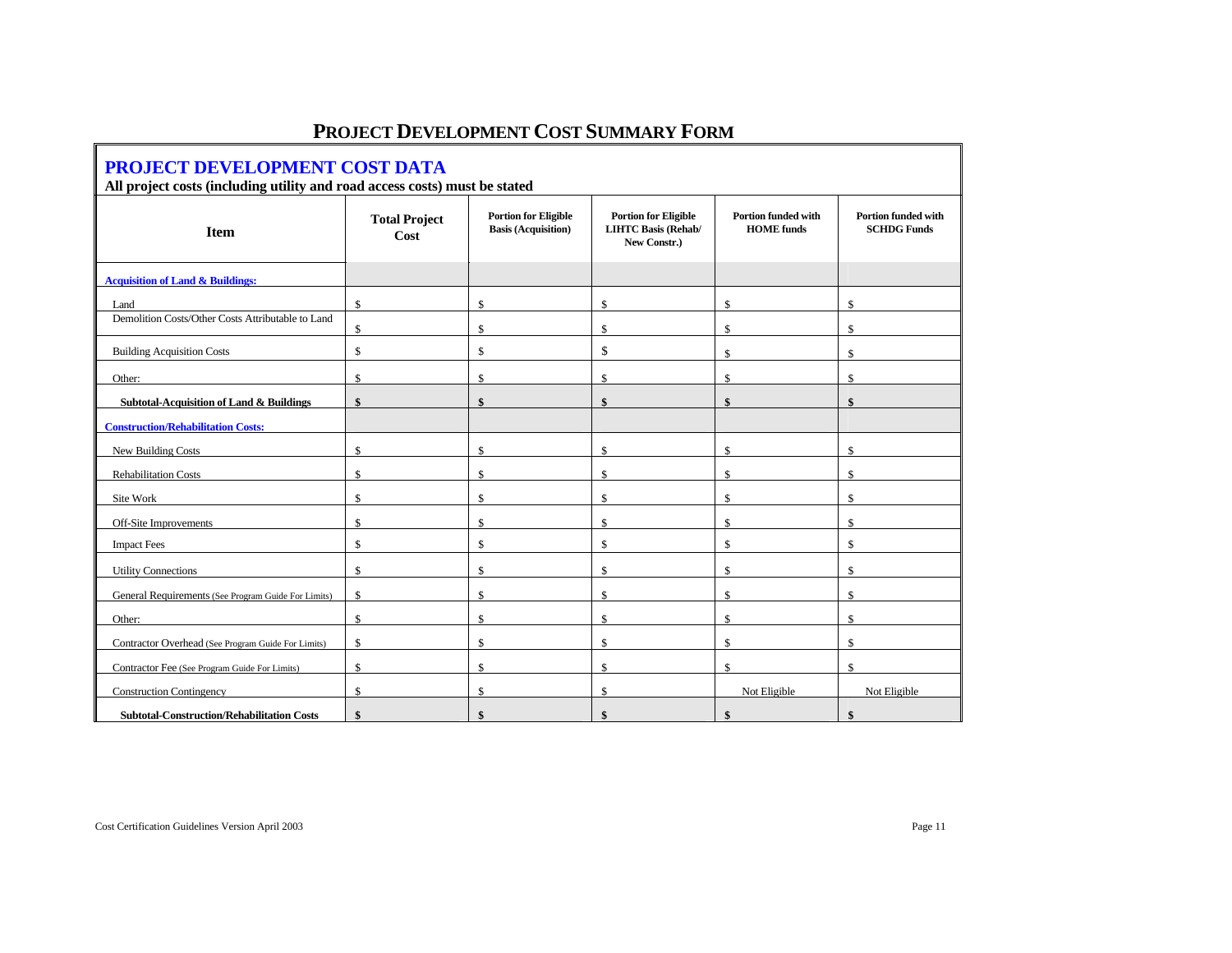| <b>Item</b>                                       | <b>Portion for Eligible</b><br><b>Total Project</b><br><b>Basis (Acquisition)</b><br>Cost |               | <b>Portion for Eligible</b><br><b>LIHTC Basis (Rehab/</b><br>New Constr.) | <b>Portion funded with</b><br><b>HOME</b> funds |              |  |
|---------------------------------------------------|-------------------------------------------------------------------------------------------|---------------|---------------------------------------------------------------------------|-------------------------------------------------|--------------|--|
| <b>Construction Financing Costs:</b>              |                                                                                           |               |                                                                           |                                                 |              |  |
| <b>Construction Insurance</b>                     | \$                                                                                        | $\mathsf{\$}$ | $\mathbb S$                                                               | \$                                              | \$           |  |
| <b>Construction Loan Interest</b>                 | $\mathbb{S}$                                                                              | $\mathsf{\$}$ | $\mathbb{S}$                                                              | $\mathbb{S}$                                    | \$           |  |
| Construction Loan Origination Fee                 | $\mathbb{S}$                                                                              | \$            | $\$$                                                                      | $\mathbb{S}$                                    | \$           |  |
| Property Taxes During Construction                | $\mathcal{S}$                                                                             | \$            | $\$$                                                                      | \$                                              | \$           |  |
| Other:                                            | $\mathbb{S}$                                                                              | \$            | \$                                                                        | \$                                              | \$           |  |
| <b>Subtotal-Construction Financing Costs</b>      | \$                                                                                        | $\mathbf{s}$  | \$                                                                        | \$                                              | \$           |  |
| <b>Permanent Loan Financing Costs:</b>            |                                                                                           |               |                                                                           |                                                 |              |  |
| Credit Report                                     | $\mathbb{S}$                                                                              | $\mathsf{\$}$ | $\mathbb S$                                                               | $\mathbb{S}$                                    | $\mathbb{S}$ |  |
| Permanent Loan Origination Fee                    | $\mathbb{S}$                                                                              | $\mathbb{S}$  | $\mathbb{S}$                                                              | $\mathbb{S}$                                    | \$           |  |
| Title and Recording Fees                          | \$                                                                                        | \$            | $\mathbb{S}$                                                              | \$                                              | \$           |  |
| <b>Legal Fees</b>                                 | $\mathcal{S}$                                                                             | $\mathsf{\$}$ | $\mathbb S$                                                               | $\mathbb{S}$                                    | \$           |  |
| Documentation Prep. Fees                          | $\mathbb{S}$                                                                              | $\mathsf{\$}$ | $\mathbb{S}$                                                              | $\mathbb{S}$                                    | \$           |  |
| <b>Escrow Closing Fee</b>                         | \$                                                                                        | \$            | $\mathbb{S}$                                                              | $\mathbb{S}$                                    | \$           |  |
| Escrow Prepaid Items (insurance, taxes, interest) | \$                                                                                        | $\mathbb{S}$  | $\$$                                                                      | Not Eligible                                    | Not Eligible |  |
| Other:                                            | \$                                                                                        | \$            | $\$$                                                                      | $\mathbb{S}$                                    | \$           |  |
| <b>Subtotal-Permanent Loan Financing Costs</b>    | \$                                                                                        | \$            | \$                                                                        | \$                                              | \$           |  |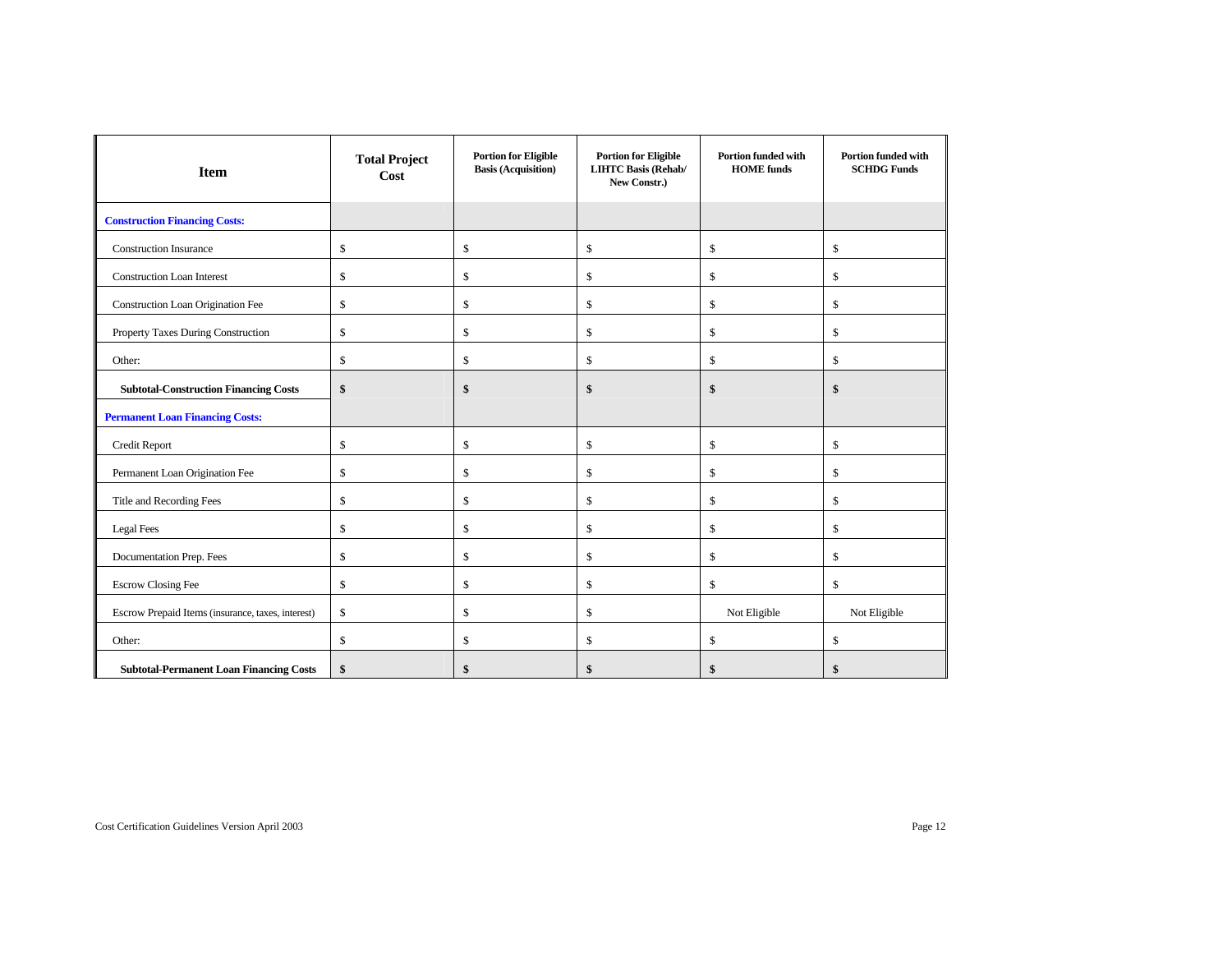| <b>Item</b>                                                                            | <b>Total Project</b><br><b>Cost</b> | <b>Portion for Eligible</b><br><b>Basis (Acquisition)</b> | <b>Portion for Eligible</b><br><b>LIHTC Basis (Rehab/</b><br>New Constr.) | <b>Portion funded with</b><br><b>HOME</b> funds | <b>Portion funded with</b><br><b>SCHDG Funds</b> |  |
|----------------------------------------------------------------------------------------|-------------------------------------|-----------------------------------------------------------|---------------------------------------------------------------------------|-------------------------------------------------|--------------------------------------------------|--|
| <b>Related Soft Costs:</b>                                                             |                                     |                                                           |                                                                           |                                                 |                                                  |  |
| Architectural Design Fees                                                              | $\mathbb{S}$                        | \$                                                        | \$                                                                        | \$                                              | \$                                               |  |
| Architectural Supervision (if applicable)                                              | \$                                  | \$                                                        | \$                                                                        | \$                                              | \$                                               |  |
| <b>Engineering Fees</b>                                                                | $\mathbb S$                         | $\mathbb{S}$                                              | \$                                                                        | $\mathbb{S}$                                    | $\mathbb{S}$                                     |  |
| Engineering Supervision (if applicable)                                                | $\mathbb S$                         | $\mathbb{S}$                                              | \$                                                                        | $\mathbb{S}$                                    | $\mathbb{S}$                                     |  |
| Survey                                                                                 | $\mathbb{S}$                        | $\mathbb{S}$                                              | \$                                                                        | \$                                              | $\mathbb{S}$                                     |  |
| Appraisal Fee(s)                                                                       | $\mathbb S$                         | \$                                                        | \$                                                                        | \$                                              | \$                                               |  |
| <b>Environmental Report</b>                                                            | \$                                  | \$                                                        | \$                                                                        | \$                                              | \$                                               |  |
| Soils Report                                                                           | \$.                                 | $\mathbb{S}$                                              | $\mathsf{\$}$                                                             | \$.                                             | $\mathcal{S}$                                    |  |
| Market Study                                                                           | $\mathbb{S}$                        | $\mathbb{S}$                                              | $\mathbf S$                                                               | $\mathbf{\$}$                                   | \$                                               |  |
| <b>Independent Cost Estimate Fees</b>                                                  | $\mathbf{\hat{S}}$                  | $\mathcal{S}$                                             | $\mathsf{\$}$                                                             | $\mathcal{S}$                                   | $\mathcal{S}$                                    |  |
| Project Audit Fee                                                                      | \$.                                 | $\mathcal{S}$                                             | $\mathbf{\hat{s}}$                                                        | $\mathbf{\hat{s}}$                              | $\mathcal{S}$                                    |  |
| Legal Fees                                                                             | \$                                  | $\mathbb{S}$                                              | \$                                                                        | \$                                              | \$                                               |  |
| <b>Tax Credit Fees</b>                                                                 | $\mathcal{S}$                       | $\mathbb{S}$                                              | $\mathbb{S}$                                                              | \$                                              | $\mathbb{S}$                                     |  |
| Cost of Providing Affirmative Marketing &<br>Fair Housing Info. To Prospective Tenants | $\mathbb{S}$                        | $\mathbb{S}$                                              | \$                                                                        | $\mathbb{S}$                                    | $\mathbb{S}$                                     |  |
| Relocation Payments & Assistance Costs                                                 | $\mathbb{S}$                        | $\mathbb{S}$                                              | $\mathbb{S}$                                                              | \$                                              | $\mathbb{S}$                                     |  |
| Rent-Up Reserves (from rentup reserve schedule)                                        | \$                                  | $\mathbb{S}$                                              | \$                                                                        | Not Eligible                                    | Not Eligible                                     |  |
| $\mathbf{\hat{S}}$<br><b>Marketing Reserves</b>                                        |                                     | $\mathcal{S}$                                             | $\mathsf{\$}$                                                             | Not Eligible                                    | Not Eligible                                     |  |
| Other:                                                                                 | \$.                                 | $\mathbb{S}$                                              | $\mathbb{S}$                                                              | \$                                              | $\mathbb{S}$                                     |  |
| <b>Subtotal-Related Soft Costs/General</b>                                             |                                     |                                                           | ¢                                                                         |                                                 |                                                  |  |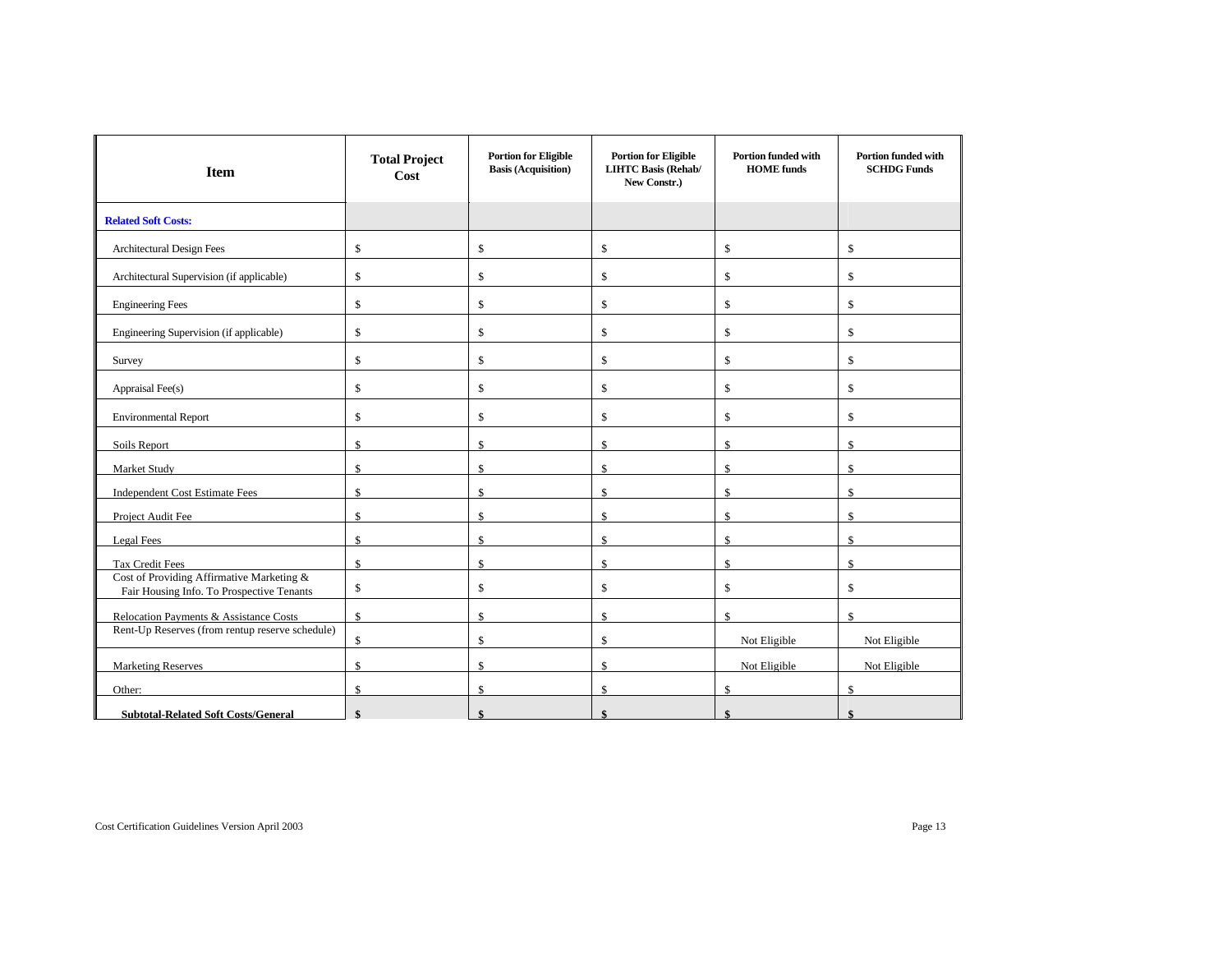| <b>Item</b>                                                    | <b>Portion for Eligible</b><br><b>Total Project</b><br><b>Basis (Acquisition)</b><br>Cost |    | <b>Portion for Eligible</b><br><b>LIHTC Basis (Rehab/</b><br>New Constr.) | <b>Portion funded with</b><br><b>HOME</b> funds | <b>Portion funded with</b><br><b>SCHDG Funds</b> |  |
|----------------------------------------------------------------|-------------------------------------------------------------------------------------------|----|---------------------------------------------------------------------------|-------------------------------------------------|--------------------------------------------------|--|
| <b>Syndication Costs: (Related to Sale of</b><br>LIHTC's)      |                                                                                           |    |                                                                           |                                                 |                                                  |  |
| Partnership Organization Costs                                 | \$.                                                                                       | \$ | \$                                                                        | $\mathbb{S}$                                    | \$                                               |  |
| Bridge Loan Fees and Expenses                                  | \$                                                                                        | \$ | \$                                                                        | $\mathbb{S}$                                    | $\mathcal{S}$                                    |  |
| Tax Attorney Fees                                              | $\mathcal{S}$                                                                             | \$ | $\mathbb{S}$                                                              | $\mathbb{S}$                                    | $\mathcal{S}$                                    |  |
| Legal Fees                                                     | S                                                                                         | \$ | $\mathbb{S}$                                                              | $\mathbb{S}$                                    | <sup>\$</sup>                                    |  |
| <b>Consultant Fees</b>                                         | S                                                                                         | \$ | \$                                                                        | \$                                              | \$                                               |  |
| Other:                                                         | S                                                                                         | \$ | $\mathbb{S}$                                                              | $\mathbb{S}$                                    | $\mathcal{S}$                                    |  |
| <b>Subtotal-Syndication Costs</b>                              |                                                                                           |    | ¢                                                                         |                                                 |                                                  |  |
| <b>Developer Costs:</b>                                        |                                                                                           |    |                                                                           |                                                 |                                                  |  |
| Developer's Fee and Overhead (see Program<br>Guide for limits) | \$                                                                                        | \$ | \$                                                                        | \$                                              | \$                                               |  |
| Other:                                                         | $\mathbb{S}$                                                                              | \$ | \$                                                                        | $\mathbb{S}$                                    | \$                                               |  |
| <b>Subtotal-Developer Costs</b>                                | \$                                                                                        | \$ | \$                                                                        | \$                                              |                                                  |  |
| <b>TOTAL PROJECT COST</b>                                      | \$                                                                                        | \$ | $\hat{\mathbf{s}}$                                                        | \$                                              | \$                                               |  |